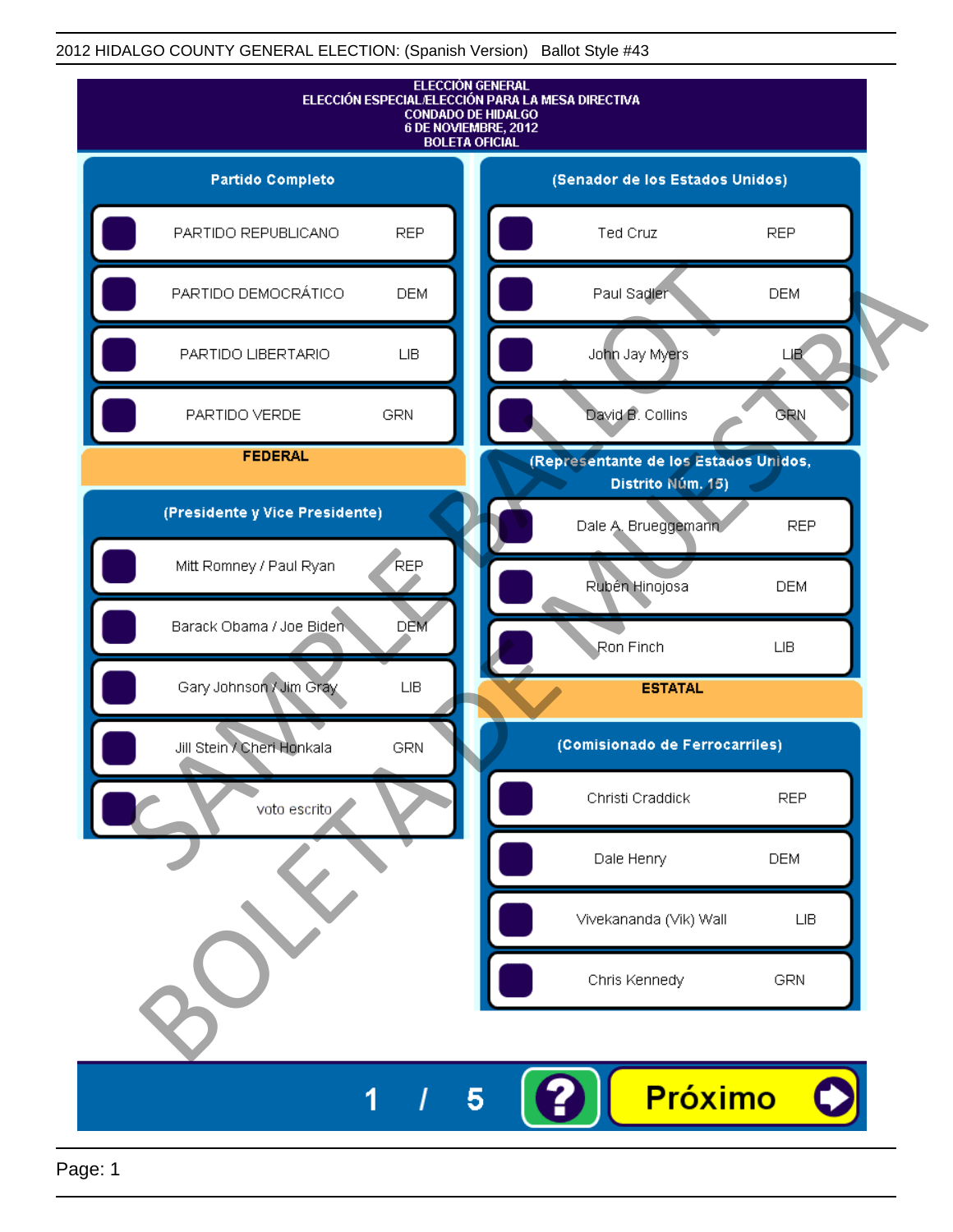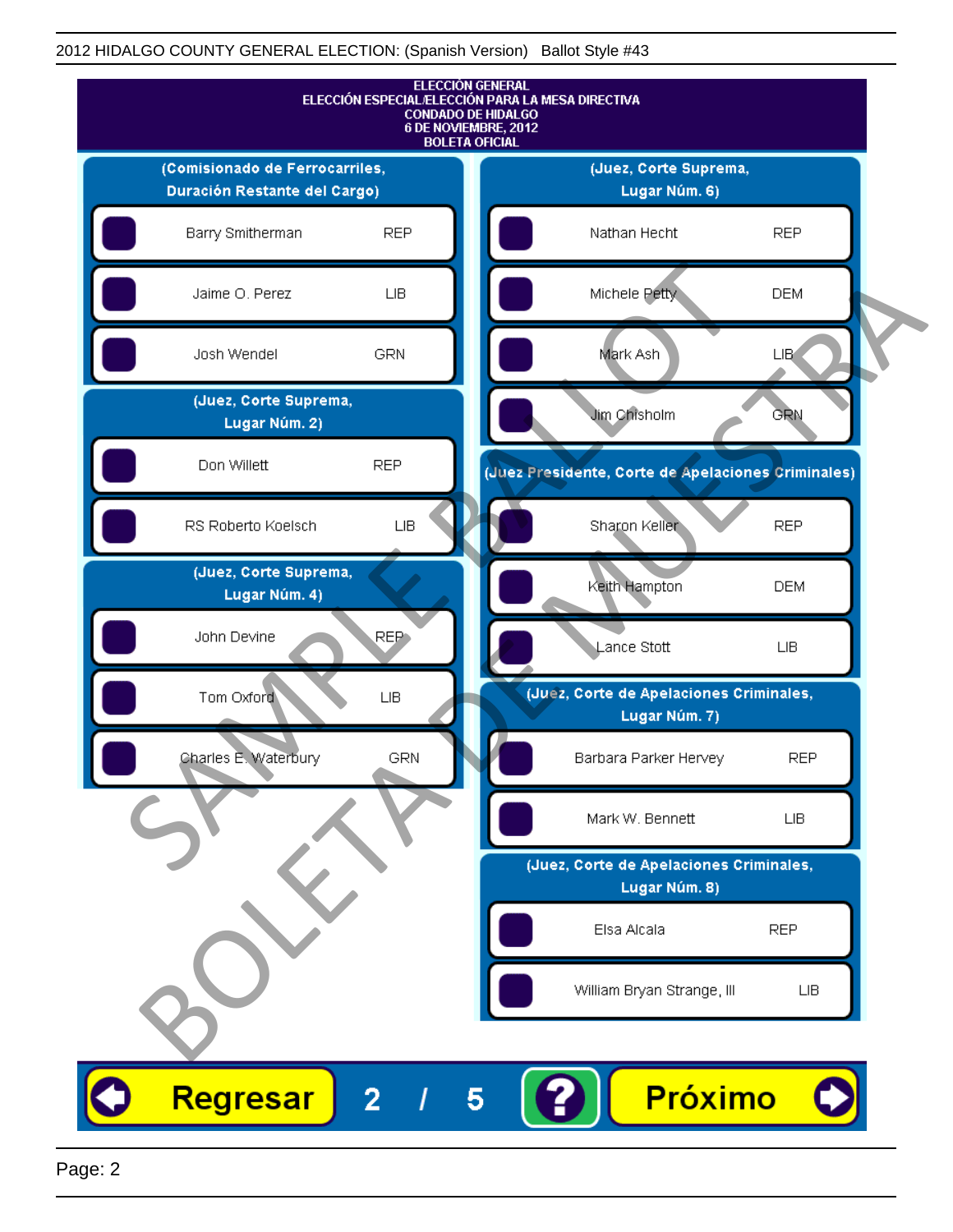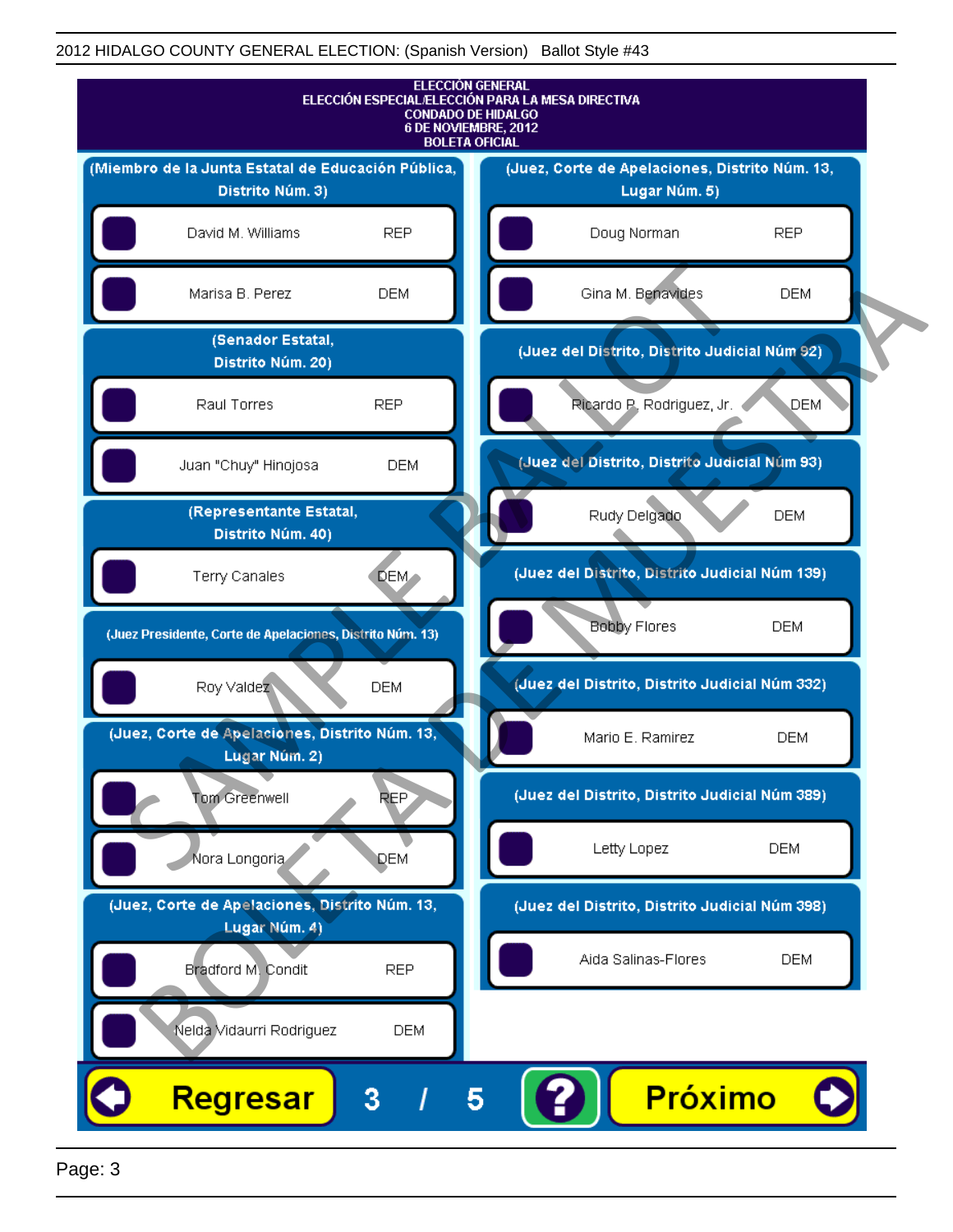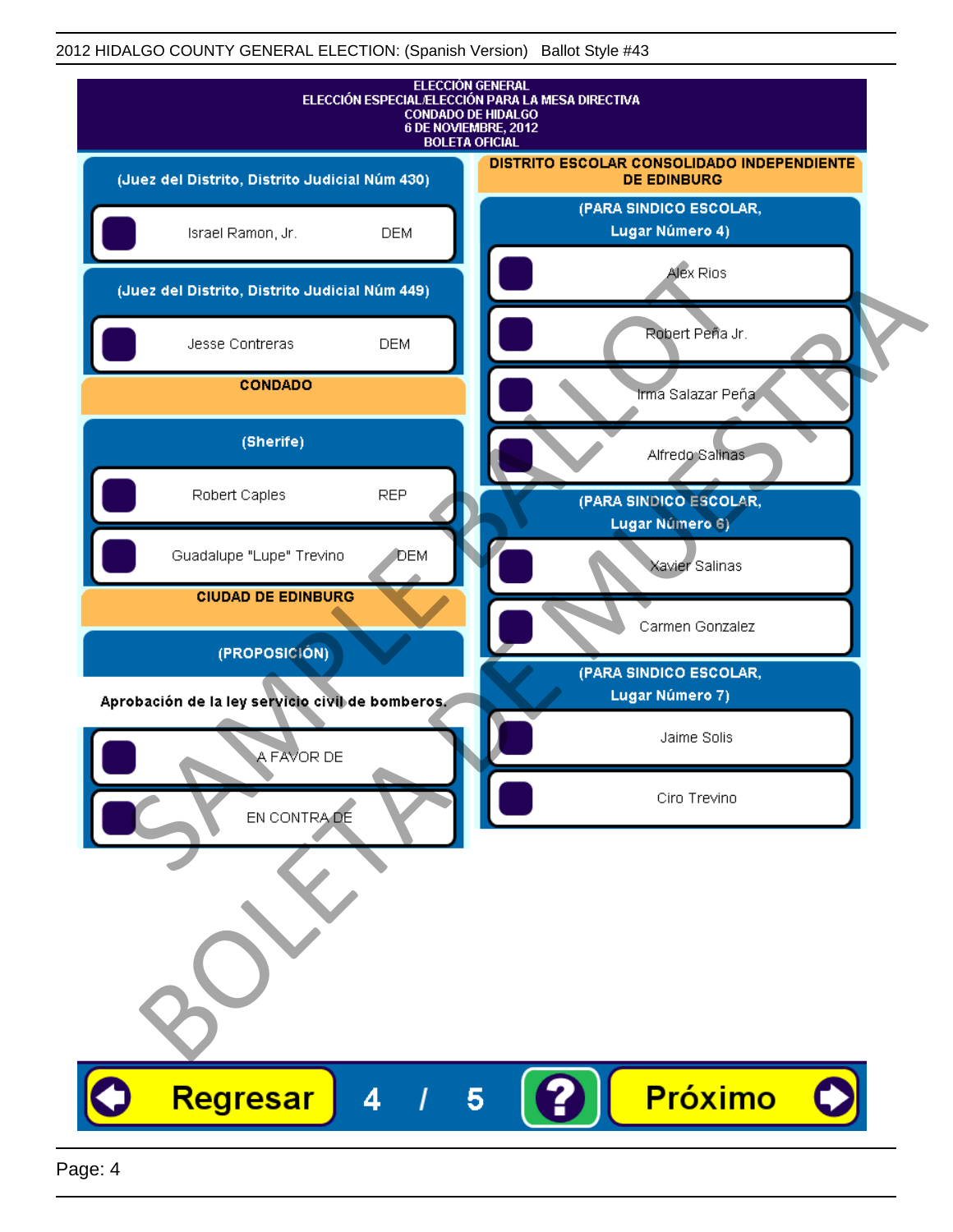# ELECCIÓN GENERAL<br>ELECCIÓN ESPECIAL/ELECCIÓN PARA LA MESA DIRECTIVA<br>CONDADO DE HIDALGO<br>6 DE NOVIEMBRE, 2012 **BOLETA OFICIAL**

Revisar

### **CANDIDATO SIN CONTENDIENTE DECLARADO ELECTO**

(Juez, Corte de Ley del Condado, Núm. 7) Sergio Valdez (DEM)

(Asesor-Colector de Impuestos del Condado)

Fallo Fall Willdrea, J.I. (DEM)<br>
Consistionado el Condado, Precincto Núm. 1)<br>
A.C. Cuellar Jr. (DEM)<br>
Ullez de Paz, Precinto Núm. 1)<br>
Juez de Paz, Precinto Núm. 1, Lugar Núm. 1)<br>
Gilberto Sentr (DEM)<br>
Robert M. "Bobby" Con misionado del Condiado, Precincto Núm. 1)<br>
Andro del Condiado, Precincto Núm. 3)<br>
ez de Paz, Precinto Núm. 21<br>
algo M. Picer Lo Saerz, Cichi (DEM)<br>
algo M. Picer Lo Saerz, Cichi (DEM)<br>
algo M. Picer Lo Saerz, Cichi (DEM)<br>

Regresar

5

5

Page: 5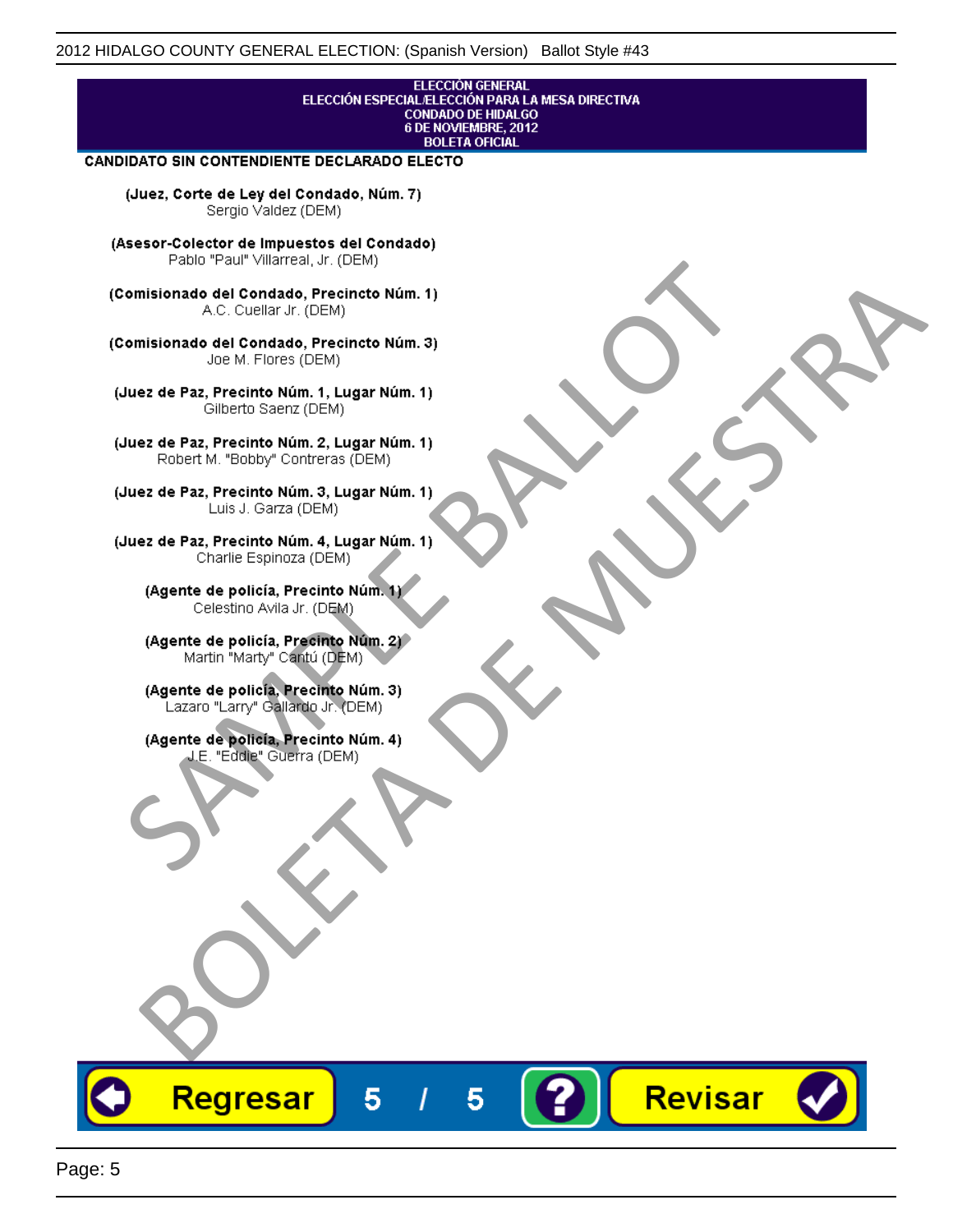# Resumen de instrucciones para la boleta electoral.

Presione el nombre del candidato o el título de la contienda para volver a la contienda.

El botón Votar se iluminará

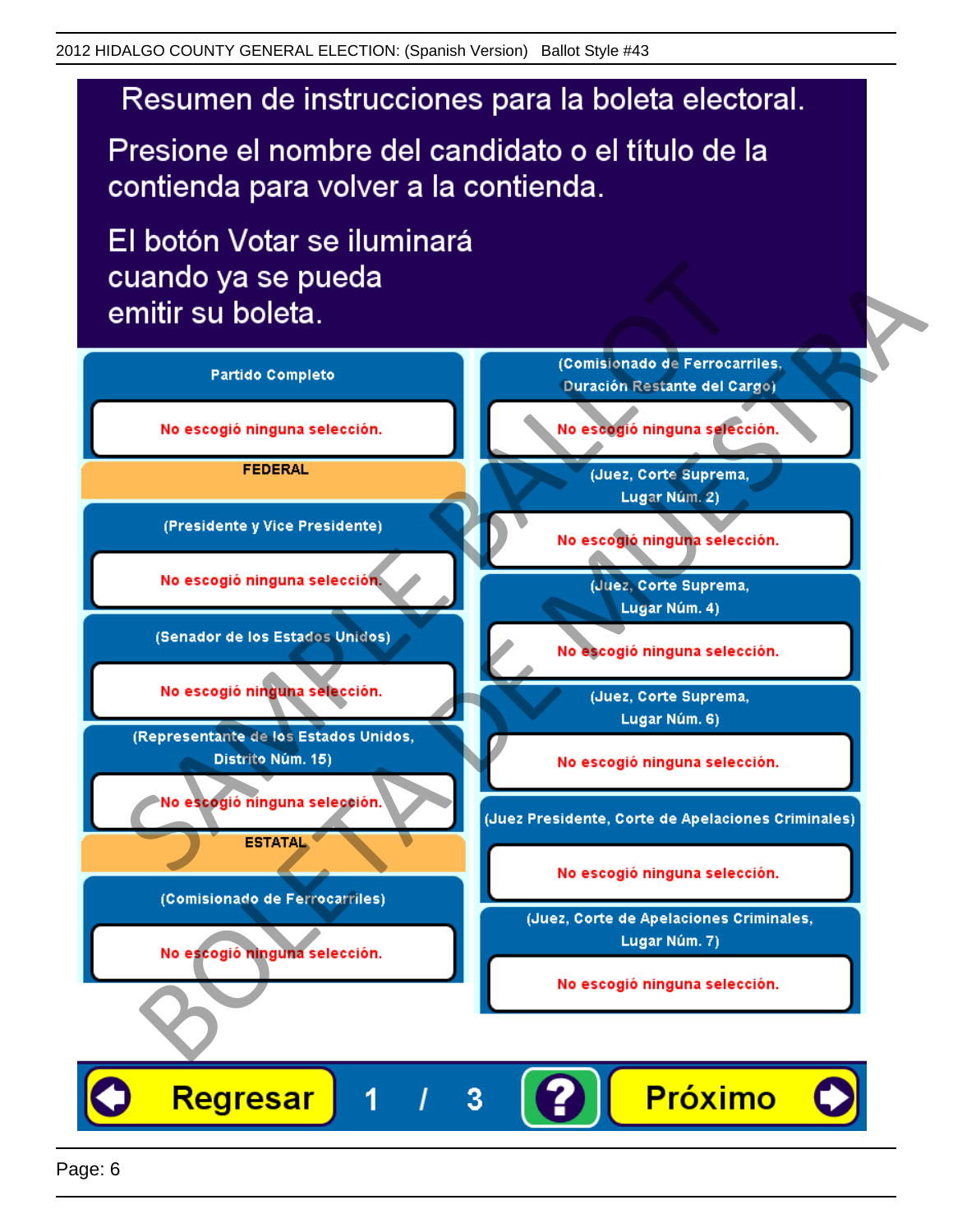# Resumen de instrucciones para la boleta electoral.

Presione el nombre del candidato o el título de la contienda para volver a la contienda.

El botón Votar se iluminará